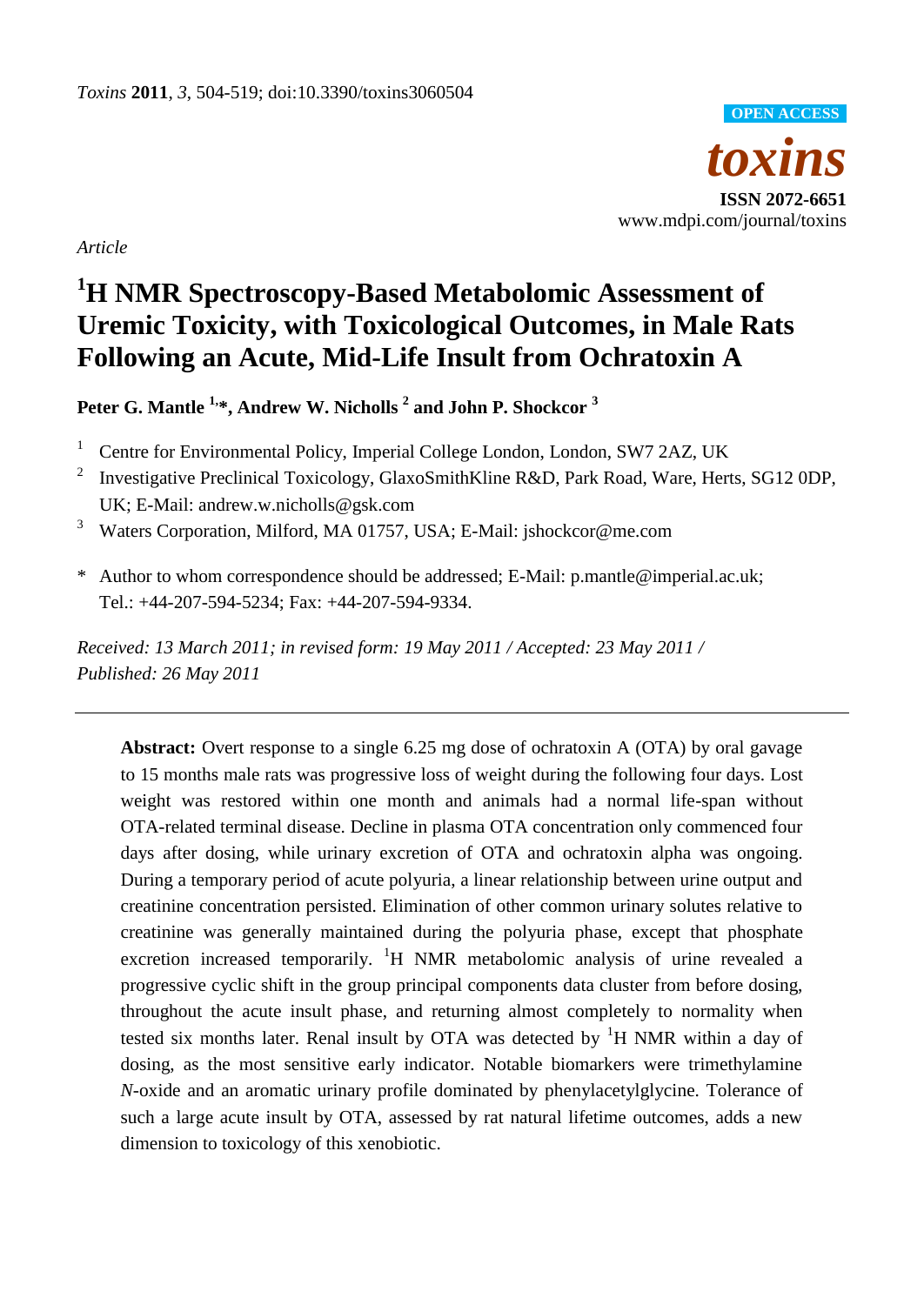**Keywords:** metabolomics; polyuria; ochratoxin A; pharmacokinetics; toxicology; nephropathy

# **1. Introduction**

Many acute and chronic dose-response studies have been made on ochratoxicosis in rats in past decades on account of the general and nephro-toxicity of ochratoxin A [1,2]. More recent advance in analytical methodology has facilitated more complex evaluations spanning exposure to ochratoxin A (OTA) over one or more days, or several weeks at doses that are generally sub-clinical in effect or are not markedly toxic [3–5]. In any case these exposures were several orders of magnitude greater than is the common extent of human dietary exposure, typically for example via agricultural cereals and their products and tropical spices, and occasionally via coffee and cocoa. Indirect exposure via pig kidney or liver can also occur. The possibility that the renal carcinogenicity of OTA in the rat could be a model for human risk of urinary tract malignancy has been a significant factor in food safety legislation. Whereas the NTP study [6] defined a dose range which was carcinogenic during lifetime exposure, the relative roles of exposure period and cumulative amount of carcinogen were unknown. Cumulative carcinogen dose has even been found to be a better exposure metric than daily dose [7]. The context of recent EU-sponsored studies on renal carcinogenesis by OTA [8,9] has provided experimental opportunity also to demonstrate an obligatory period of 6–9 months exposure, only in the first year of male rat life [10], but also for the first time to follow outcomes after a single large oral dose of OTA for the rest of natural life. This is an exploratory step towards assessing a cumulative OTA exposure for rat renal carcinogenesis. Because of the long plasma half-life of OTA, a long cumulative period of renal exposure to the toxin might be expected from a single large dose, but such had not previously been explored. The findings, presently described, show the outcomes concerning pharmacokinetics and renal function, evolution of the urinary metabolomic profile through the immediate post-dosing phase and observations at necropsy. Since a quite marked, though tolerable, toxic impact was desired, mature adult males of the Fischer strain have been used instead of the young growing animals commonly used in toxicology studies.

# **2. Materials and Methods**

## *2.1. Animal Experiment*

Three male Fischer rats, 15 months old (445, 486 and 517 g) had been caged together since supplied from B and K Universal Ltd., Grimston, Hull, and housed contemporary with the control group as previously described [8]. They were fed maintenance (14% protein) rat diet (Special Diet Services, Witham, Essex), and water, *ad libitum.*

OTA (60 mg) was dissolved in ethanol (1 mL) and diluted with 4% sodium bicarbonate solution (4 mL). Rats were given 0.5 mL of the solution by oral gavage, in which therefore ethanol (100  $\mu$ L) was also given. The solution was analysed quantitatively by HPLC with diode array detection [11] and found to contain 12.5 mg OTA/mL and 0.15 mg OTB/mL. Therefore the OTA dose administered to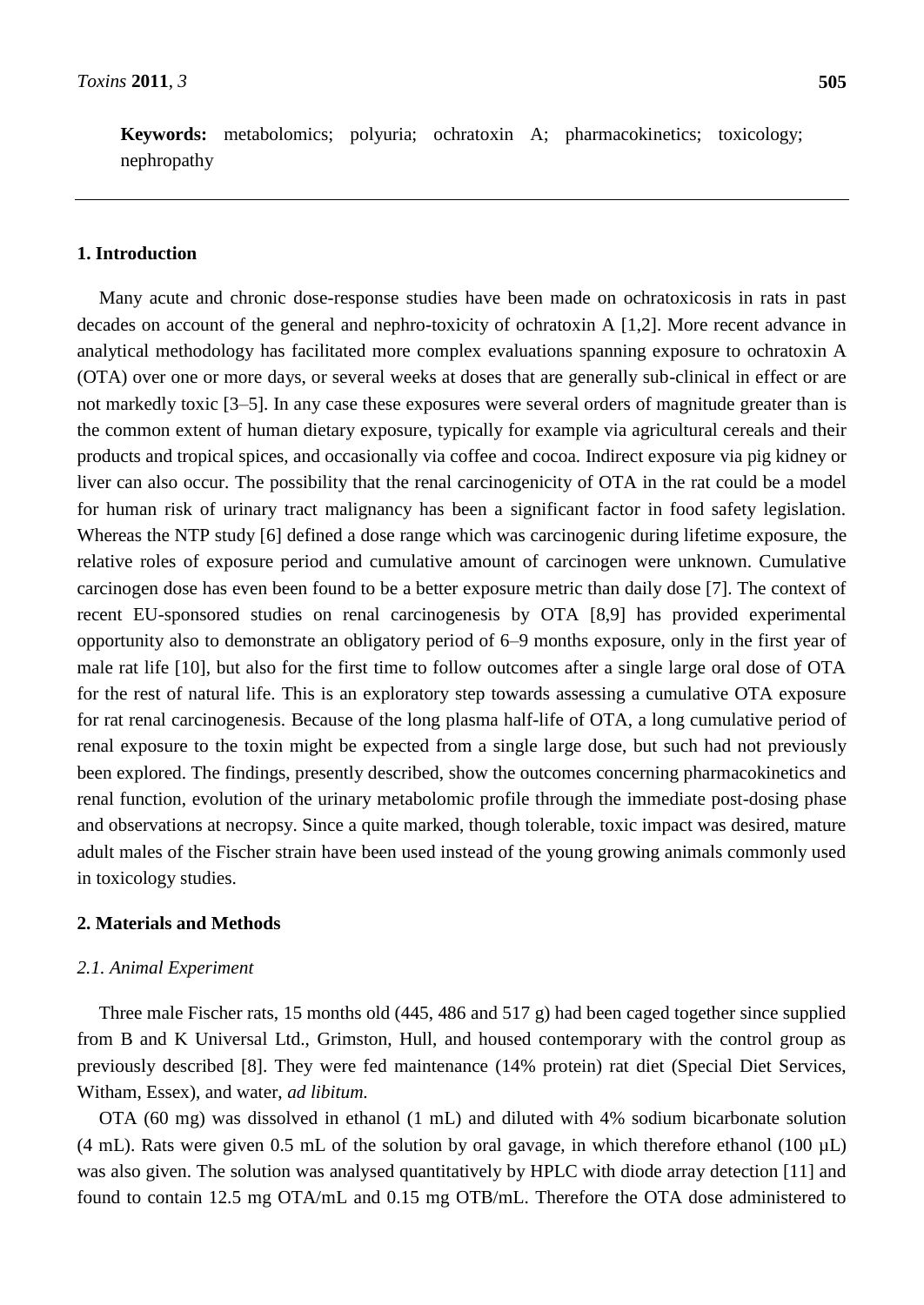each animal was 6.25 mg. This was only a little above half of the published acute oral LD 50 dose for male rats [12] and was not intended to cause severe morbidity. All experimentation was conducted according to UK Home Office licence requirements.

# *2.2. Histopathology*

Standard wax-embedded blocks were prepared from kidneys and all tumour tissues, and sections (3–4 µm) were stained with haematoxylin and eosin in the Breast Pathology laboratory, Guy"s Hospital, London.

## *2.3. Urinalysis*

Automated urinalysis for creatinine, protein, calcium, sodium, potassium, urate, urea and phosphate was performed in the Chemical Pathology Laboratory at St. Mary"s Hospital, Paddington, London, using an Olympus AU640 instrument with methodology described in [13].

## *2.4. Analysis of Ochratoxin A in Rat Plasma*

Measurement of the concentration of OTA in rat plasma was contracted to the standardised and validated protocol at the Central Science Laboratory, York, UK. The limit of measurable detection was  $\leq 0.1$  µg/mL, which takes into account the considerable dilution of most of the samples to be in the usual range for HPLC analysis. Samples came from only 200 µL of blood, withdrawn from a tail vein under general anaesthesia, from which plasma was immediately separated (eppendorf centrifuge) and stored at −20 °C. The analytical protocol, immuno-affinity cartridge clean-up followed by HPLC with fluorescence detection, was as previously described [14,15].

## *2.5. Measurement of Ochratoxin A in Rat Urine*

The quantity of OTA present in each urine sample was assessed by addition of a known quantity of authentic standard, as given to the rats and used elsewhere [3], with measurement via ultra-performance liquid chromatography-mass spectrometry (Waters Acquity and LCTpremierMS) with a stepwise linear gradient. A 20  $\mu$ L sample was injected onto a C<sub>18</sub> BEH Acquity column and separated using a mobile phase of water plus 0.1% formic acid (solvent A) and acetonitrile plus 0.1% formic acid (solvent B). The LC run was isocratic up to 1.5 min with mobile phase of 0.5% B, followed by gradient elution (column temperature was 40 °C). The gradient was 1.5–5 min, 0.5–30% B; 5–15 min, 30–70% B; 15–18 min, 70–99.5% B; 18–20 min, 99.5–0.5% B. At all stages the flow rate was 0.5 mL/min and the data were acquired in positive mode. Measurement of the integral of the OTA peak was made of the sample before and after spiking with a known concentration of standard and the total urinary concentration was calculated from relative intensity of the m/z 404.089 parent ion eluting at 9.3 min.

## *2.6. Measurement of Ochratoxin Alpha in Rat Urine*

The quantity of ochratoxin alpha present in the 8–25 h urine sample from Rat B was assessed by addition of a known quantity of authentic standard (courtesy of H. Zepnik, University of Wuertzburg)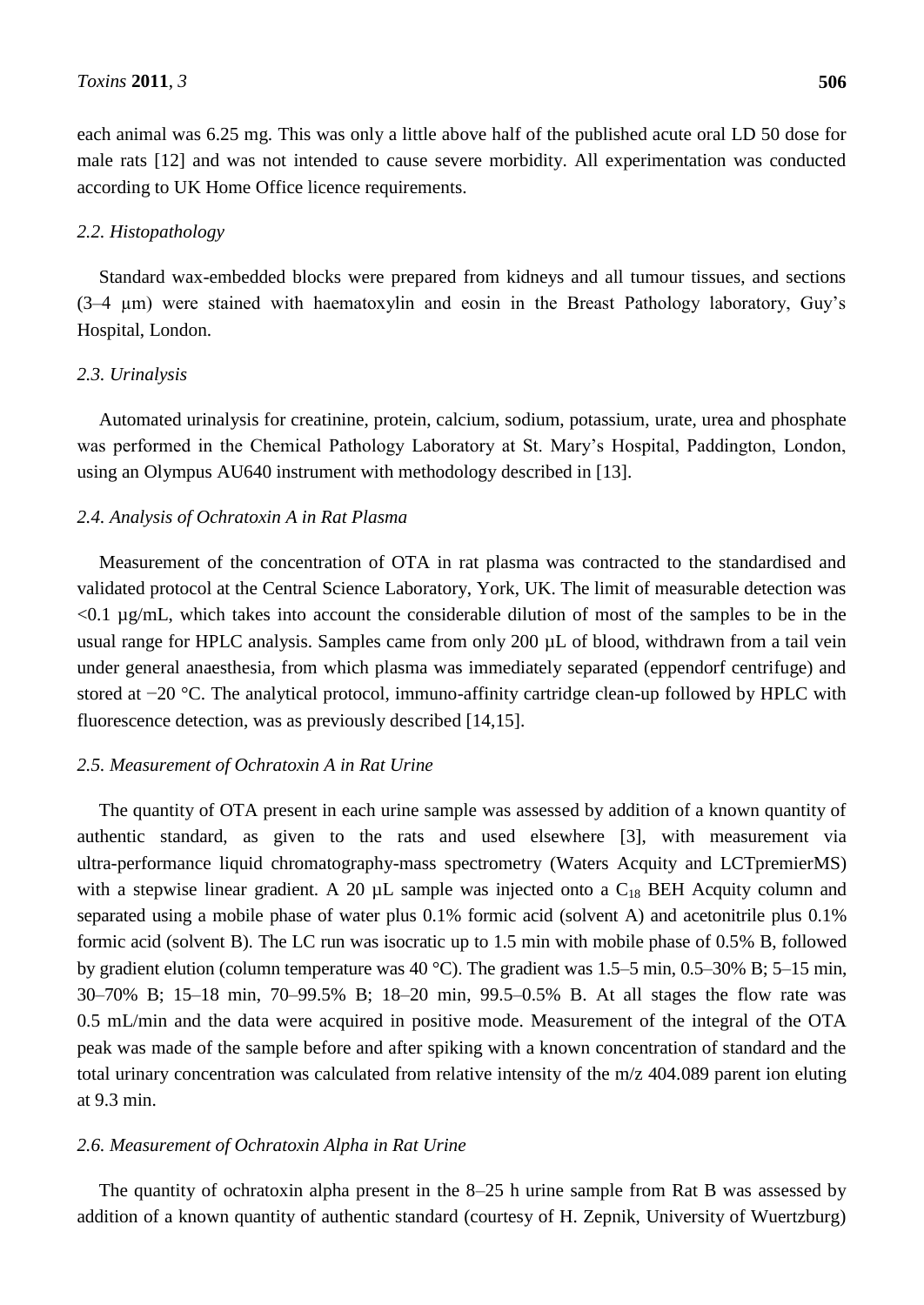with measurement via high-performance liquid chromatography-mass spectrometry (Waters Aliance 2795 and QToFmicro). A 10 L sample was injected onto a  $C_{18}$  Symmetry column and separated using a mobile phase of water plus 0.1% formic acid (solvent A) and acetonitrile plus 0.1% formic acid (solvent B). The LC run was isocratic up to 0.5 min with mobile phase of 100% A, followed by gradient elution (column temperature was 40 °C). The gradient was 0.5–4 min, 0–20% B; 4–8 min, 20–95% B; 8–9 min, 95–95% B; 9–9.1 min, 95–0% B. At all stages the flow rate was 0.6 mL/min and the data were acquired in negative mode. The total urinary concentration was calculated from relative intensity of the m/z 255.006 parent ion eluting at 5.8 min.

# *2.7. <sup>1</sup>H NMR Spectroscopic Analysis of Whole Rat Urine*

Each sample (400  $\mu$ L) was mixed with 200  $\mu$ L of phosphate buffer (0.2 M NaH<sub>2</sub>PO<sub>4</sub>: 0.2 M  $Na<sub>2</sub>HPO<sub>4</sub>$  (19:81), pH 7.4). Aliquots of the resulting mixture (500 µL) were placed in 5 mm NMR tubes to which 50  $\mu$ L of a solution of TSP in D<sub>2</sub>O was added (final concentration, 1 mM). The D<sub>2</sub>O plus TSP addition provided both a chemical shift reference (δ0.0) and a field frequency lock signal. One-dimensional (1D) <sup>1</sup>H NMR spectra were acquired at  $600.13$  MHz on a Bruker DRX-600 spectrometer using a standard pre-saturation pulse sequence for water suppression with solvent irradiation in the relaxation delay (3 s) and the mixing time (100 ms). NMR spectra were acquired using 256 scans into 64 k points with a spectral width of 9615 Hz, an acquisition time of 3.4 s, and a total pulse recycle delay of 6.25 s. The FIDs were multiplied by an exponential function corresponding to a 0.3 Hz line broadening prior to Fourier transformation (FT). All data were phased and baseline corrected manually in TopSpin (version 2.5, Bruker GmbH, Germany).

# *2.8. Multivariate Statistical Analysis of <sup>1</sup>H NMR Spectral Data*

All NMR spectra were processed for multivariate statistical analysis using the AMIX software (version 3.9.7, Bruker GmbH, Germany). The spectra were normalised to the total integral (excluding water, urea and TSP) and data reduced to a series of 0.02 ppm integrated regions for analysis. The reduced dataset was pre-processed (pareto scaling) and analysed via Principal Components Analysis (PCA) and Partial Least Squares-Discriminant Analysis (PLS-DA) using the SIMCA-P+ software package (version 11.5, Umetrics, Umea, Sweden). Initial data analysis focused on comparison of the data from all samples to determine the time-periods of effect and recovery. Subsequently individual comparisons of the loadings data from the pre-dose samples were made with each of the post-dose sample groups to determine the specific endogenous metabolites differing at each time-period. Assignment of the NMR spectral resonances highlighted from this analysis were made based on SBASE2.0 (Bruker GmbH, Germany) and online resources [16].

## **3. Results**

## *3.1. The Acute Toxicity Phase*

After administration of OTA rats lost ~10% of body mass during the next 3–4 days (Figure 1), but after 4 days the lost mass was gradually recovered during the following month. Since rats were in metabolism cages for 18 h on days 1, 3 and 4 and were anaesthetised briefly for blood sampling six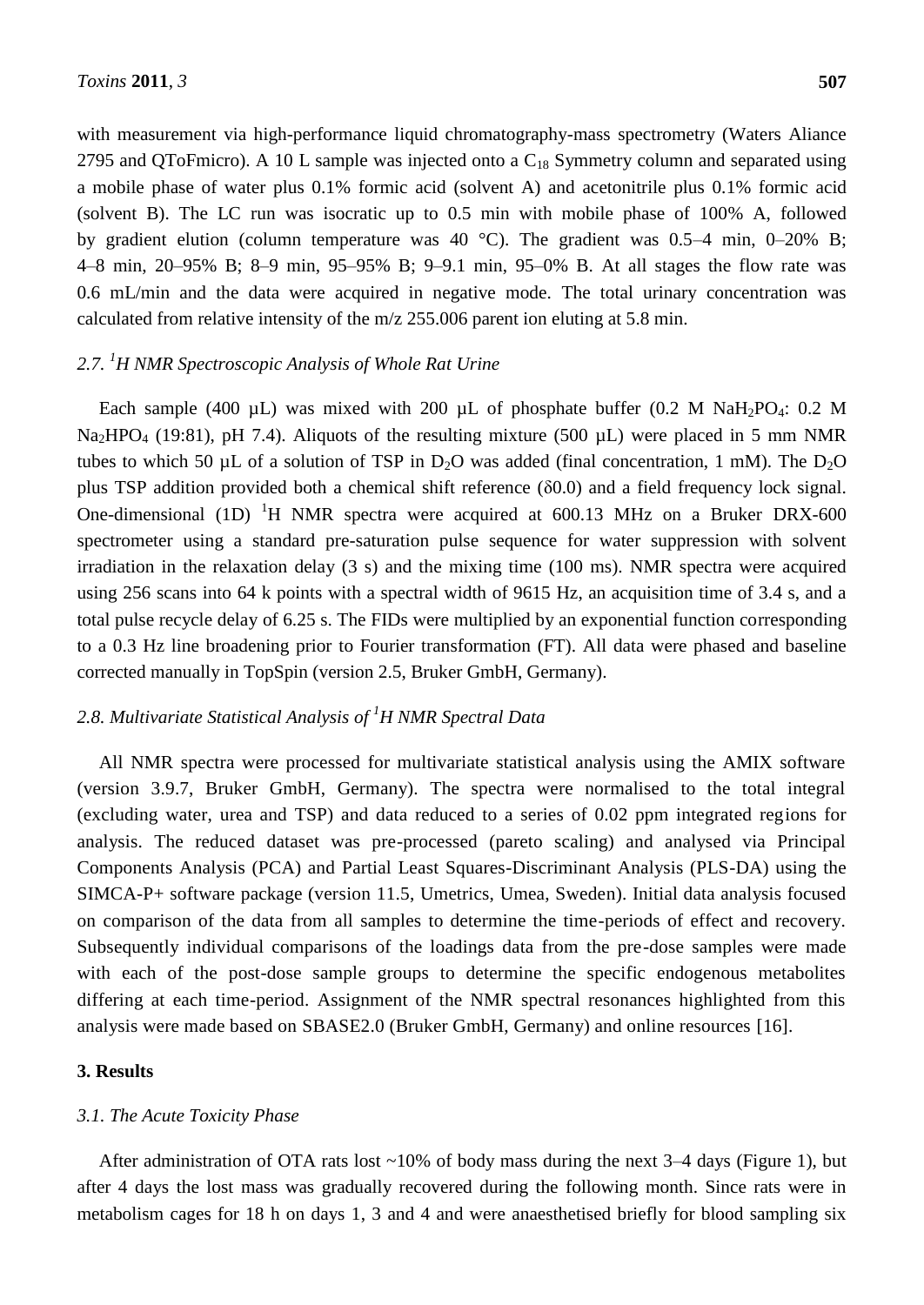times during the period of mass loss, albeit always with access to feed and water *ad libitum*, it is not possible to distinguish between these experimental factors and any other direct toxicity-based inappetence in causing the loss.

Figure 1. The course of change in mean rat weight during the month after an acute 6.25 mg OTA dose, showing sharp recovery after four days of weight loss.



Absorption efficiency of intestinal OTA was indicated by achievement of maximum, or near maximum, plasma concentration measured 7 h after dosing. Concentration values in the 50  $\mu$ g/mL range were maintained in all animals during the following 4 days (Supplementary data, Figure 1) and the pattern over a month is shown in Figure 2. Assuming plasma volume represented  $\sim$ 4% of body mass in these mature males, OTA in the total vascular compartment accounted for only ~10–15% of that administered. Six months later, OTA in the urine output during 18 h overnight was measured at 5.2  $\mu$ g ( $\pm$ 0.8  $\mu$ g), demonstrating that the toxin was still in the blood in amounts greater than the trace level that might be acquired from commercial rat diet. In the intervening period, the pattern of plasma OTA concentration decline was similar in all animals (Figure 2). Log mean values at the various time points plotted against time (Supplementary data, Figure 2) show the decline more clearly, and its linear shape which fits a plasma half-life of  $\sim$ 9 days that is close to that measured in animals receiving long-term dietary exposure to OTA [15].

Polyuria became evident on days 3 and 4 (Table 1) and was the only overt indicator of toxicity. Urinalysis showed that creatinine concentration was correlated with polyuria. Plotting urine output against creatinine concentration showed a consistent linear relationship in all animals (Supplementary data, Figure 3) indicating an OTA effect on water retention in the distal part of the nephrons. Expression of concentration of other urinary parameters relative to excretion of one mmole of creatinine (Table 1) revealed no consistent pattern of marked changes for calcium, urate, protein, sodium or potassium. However, increase in phosphate excretion through the four days post-dosing may be a significant temporary change, but phosphate excretion had reverted to the pre-dosing status when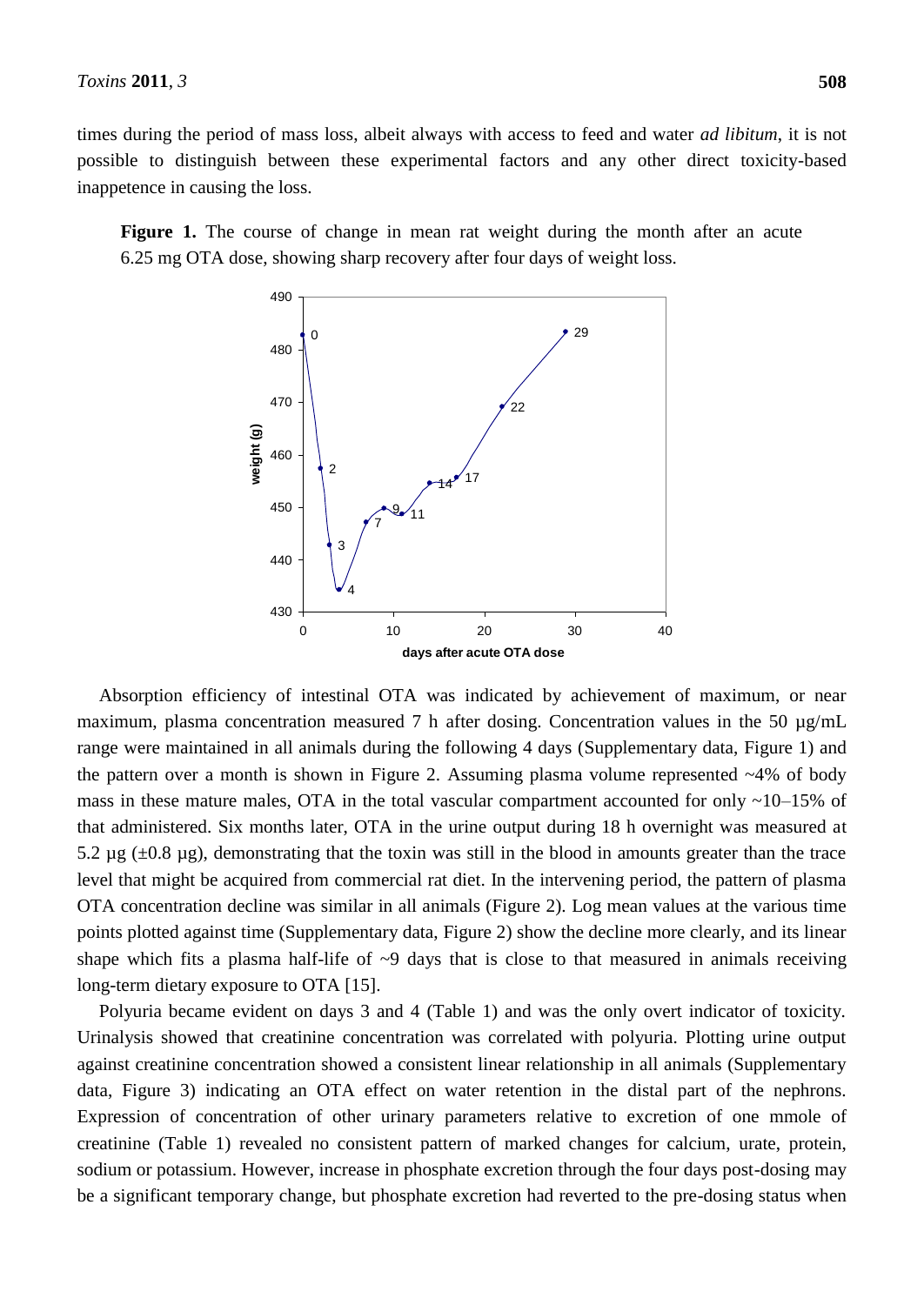measured again six months later. Urinalysis findings one year after dosing in one rat (rat A, Table 1) are notable only for much elevated excretion of calcium, protein and phosphate in this ageing (21 month old, but not leukaemic) animal.

**Figure 2.** Plasma OTA concentration at intervals for individuals during the month following a 6.25 mg OTA dose to three adult male Fischer rats.



**Table 1.** Urinalysis data ( $\pm SD$ ) for 18 h collections from rats at intervals after gavage dosing of 6.25 mg OTA. Units; volume (mL), creatinine (mmol/L), and other parameters (mmol/mmol creatinine).

|             | <b>Volumes</b> | <b>Creatinine</b> | Calcium | <b>Urate</b> | Protein | <b>Na</b> | K      | PO <sub>4</sub> | Urea   |
|-------------|----------------|-------------------|---------|--------------|---------|-----------|--------|-----------------|--------|
| Pre-OTA     | 7.5            | 10.63             | 0.31    | 0.12         | 0.40    | 7.54      | 19.45  | 2.28            | 87.39  |
|             | (2.60)         | (2.65)            | (0.02)  | (0.04)       | (0.16)  | (3.18)    | (4.62) | (0.77)          | (6.79) |
| $8 - 25h$   | 7.17           | 9.18              | 0.33    | 0.2          | 0.39    | 12.32     | 12.83  | 3.55            | 77.27  |
|             | (1.04)         | (0.98)            | (0.09)  | (0.05)       | (0.16)  | (4.77)    | (2.03) | (1.40)          | (0.67) |
| $55 - 74 h$ | 15.8           | 6.50              | 0.18    | 0.2          | 0.42    | 11.67     | 12.66  | 5.56            | 60.14  |
|             | (10.37)        | (3.94)            | (0.11)  | (0.15)       | (0.12)  | (2.24)    | (0.82) | (0.68)          | (2.02) |
| $79 - 88h$  | 30.7           | 2.29              | 0.13    | 0.1          | 0.63    | 7.03      | 18.76  | 4.41            | 58.00  |
|             | (2.87)         | (0.13)            | (0.09)  | (0.02)       | (0.07)  | (1.79)    | (2.05) | (1.02)          | (1.82) |
| 6 months    | 7.97           | 10.55             | 0.27    | 0.17         | 0.37    | 3.39      | 14.93  | 2.64            | 61.44  |
|             | (1.56)         | (1.96)            | (0.11)  | (0.02)       | (0.23)  | (1.20)    | (1.46) | (0.40)          | (1.64) |
| 12 months   | 14.5           | 4.66              | 1.28    | 0.34         | 3.04    | 10.33     | 22.27  | 6.19            | 52.56  |

Measurement of OTA excreted in urine during 18 h periods at intervals early in the experiment (Figure 3) showed significant output during the first day for all animals. Thereafter on days 3 and 4 a similar situation generally prevailed except for a higher value on day 3 for one rat. While the analytical method was not officially validated for quantitative purposes, its reliance on ion current from a specific OTA MS fragment at least makes quantification relative to an OTA standard meaningful within the group of urines analysed.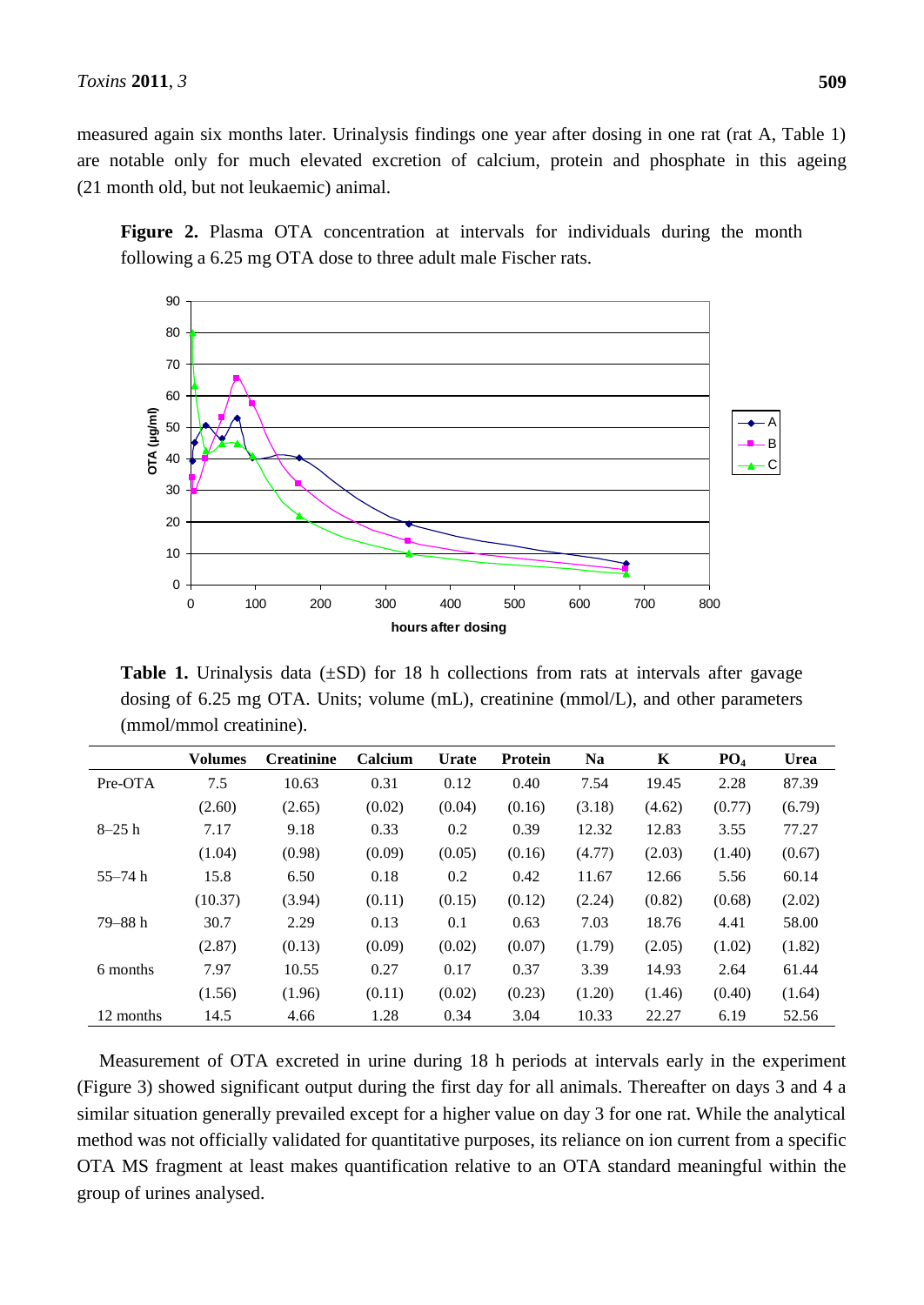Sensitive and specific urinalysis for ochratoxin alpha, with limit of detection at  $\sim$ 300 fg/ $\mu$ L enabled measurement in the urine of rat B excreted during the 8–25 h post-dosing period as 10.2 µg, representing 0.3% of the OTA given.

**Figure 3.** Urinary 18-h output of OTA before and during the four days after a 6.25 mg oral dose to three adult male rats.



#### *3.2. Survival and Necropsy*

Survival for 23, 25 and 27 months (Supplementary data, Figure 4), is within the normal lifetime range for Fischer male rats. Rat A was euthanized somewhat prematurely due to a facial abscess, but there were no obvious internal abnormalities and no tumours were found in kidneys. Rat B developed leukaemia, confirmed by the splenomegaly (16 g) and mottled liver found at necropsy, but there was no renal histopathological change atypical for an old rat. Rat C was also leukaemic (spleen 16.7 g, spongy liver); kidneys were not abnormal in size or colour and contained no tumour, but testes had atrophied.

## *3.3. Metabolomics*

Principal component analysis data, from comparative analysis of  ${}^{1}H$  NMR spectra, is plotted graphically for individual animals for the five sampling stages including pre-dose and 6 months post-dose (Figure 4). Clustering of data from the three rats at the various stages progressed through distinct distance shifts along a cyclic pattern which eventually, after 6 months, had returned to the pre-dose status, thus demonstrating both kinetics of the toxic insult and its apparently-complete eventual resolution.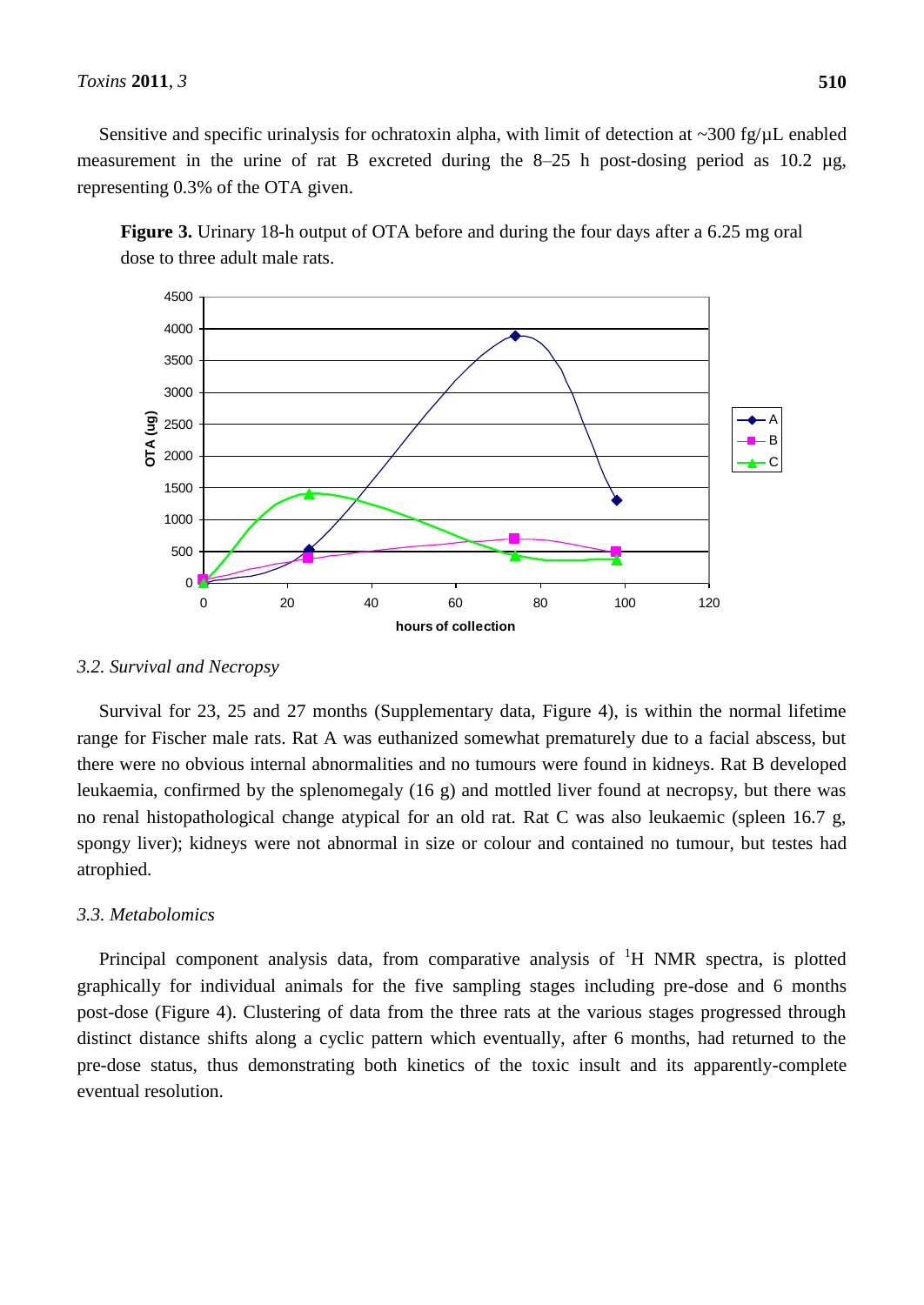

**Figure 4.** PC1 *vs*. PC2 scores plot of the NMR data from the three rats over the time-course of the study.

Examples of spectra showing the different patterns of urine components through the toxic insult, and later to recovery, are given as a stack plot in Figure 5, representing all samples from Rat A, which exhibited the least severe polyuria during the 79–98 h collection period. The spectra are normalised to the total integral of the displayed region. Notably, all three rats had a similar pattern of weight loss through the four days after dosing, illustrated in the body weight data in Figure 1. The stacked data in Figure 5 are therefore a conservative illustration for the whole group. The compounds which showed notable change in urine through the study, as identified from the statistical analysis, are listed in Table 2. The small amount of ethanol in the OTA dose vehicle was undetectable.

Specifically and chronologically, in the 8–25 h post-dose period hippurate virtually disappeared as a urine component and only reappeared in the 6 month sample. Phenylacetylglycine was a significant temporary component, but had become virtually absent three days later. Trimethylamine-*N*-oxide (TMAO) was also a prominent new component, recognised as additive to a taurine resonance, but then could not be detected by 79–98 h. New signals from an unassigned metabolite were also observed at δ7.47 (t) and δ7.34 (t).

Analysis of the loadings influencing differentiation of the predose urine samples from those collected at 55–74 h indicated that the affects observed post-dose were dominated by an elevation in citrate, 2-oxoglutarate, succinate, allantoin and creatinine. Changes evident as decreased excretion were taurine, trimethylamine-*N*-oxide and hippurate, but by 79–98 h further diminution of their resonances was observed.

The temporal shift from the pre-dose and 8–25 h post-dose periods through to the 79–98 h period was due to a glycosuria, aminoaciduria (principally concerning glutamine) and lactic aciduria coupled with reduced hippurate and citrate concentration. Reduced signal intensities were consistent with marked polyuria in all animals (Figure 5).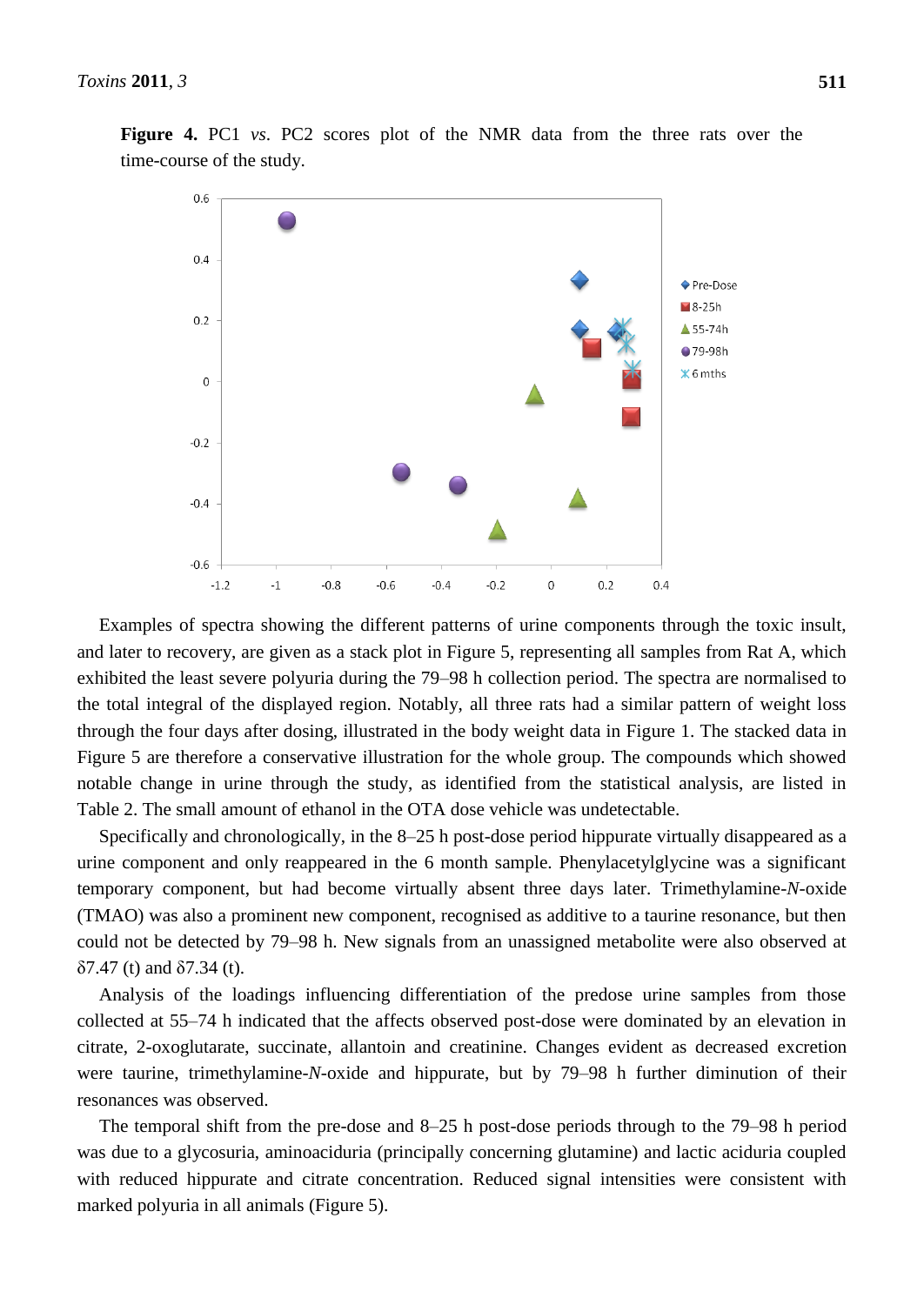Figure 5. Stack plot of NMR spectra for rat B, pre-dose, after one, three and four days, and after six months. Spectra are representative of the three rats.



**Table 2.** Endogenous metabolites affected by administration of Ochratoxin A.

|                     | <b>Time-Period</b> | <b>Delta</b> |  |
|---------------------|--------------------|--------------|--|
| <b>Metabolite</b>   | of Change          |              |  |
| Hippurate           | $8 - 25$           | decrease     |  |
| Phenylacetylglycine | $8 - 25$           | increase     |  |
| TMAO                | $8 - 25$           | increase     |  |
| Citrate             | $55 - 74$          | increase     |  |
| 2-Oxoglutarate      | $55 - 74$          | increase     |  |
| Succinate           | $55 - 74$          | increase     |  |
| Allantoin           | $55 - 74$          | increase     |  |
| Creatinine          | $55 - 74$          | increase     |  |
| Taurine             | $55 - 74$          | decrease     |  |
| TMAO                | $55 - 74$          | decrease     |  |
| Hippurate           | 55–74              | decrease     |  |
| Glucose             | 79–98 h            | increase     |  |
| Glutamine           | 79–98 h            | increase     |  |
| Lactate             | 79–98 h            | increase     |  |
| Hippurate           | 79–98 h            | decrease     |  |
| Citrate             | 79–98 h            | decrease     |  |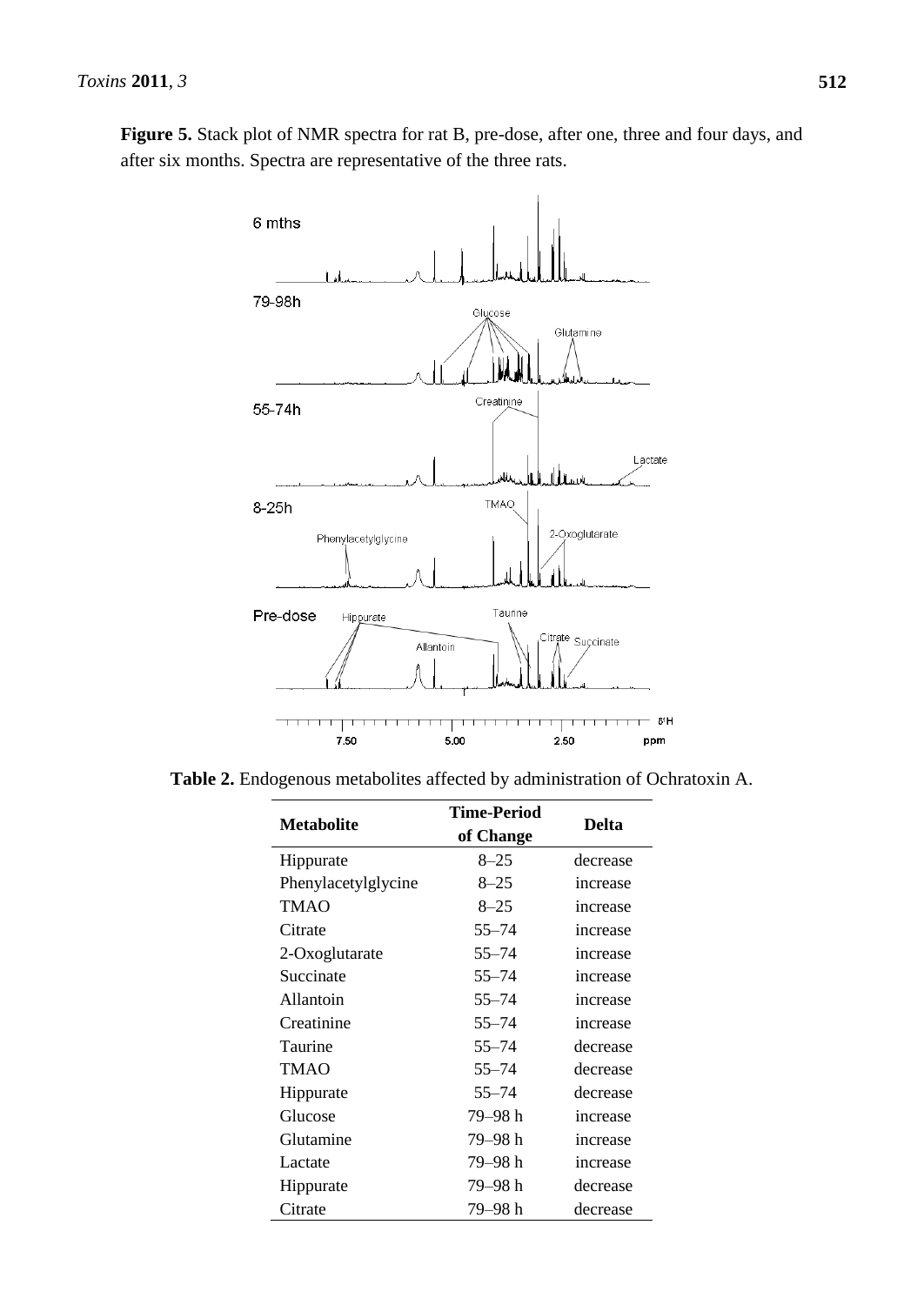## **4. Discussion**

Our study uniquely demonstrates a remarkable recovery in renal function after a relatively large acute dose of OTA, implying that the insult had not caused profound structural damage and that renal carcinogenicity of the toxin operates via sub-clinical influences during the necessary exposure period of several months in the first year of life [10]. The eight day plasma half-life of OTA in these Fischer rats, being shorter than the ten day value measured when chronic OTA exposure ceases [15], at least indicates that no significant perturbation of renal function or long-term health problem persisted beyond the four days of post-dose morbidity. Ultimate tolerance of the maximum OTA that might safely be given was evident as rats regained their lost weight (presumably via lipid reserves). From previous experience [17], the present dose would not have been consumed if given in feed, implying an intrinsic effect of high dose of OTA on appetite. Animals lived into the normal life span for the Fischer strain and presented no unexpected pathology at necropsy other than is typical in aged rats. Notably no macroscopic or microscopic neoplasms were evident in kidney or in testis. Polyuria has also been reported after 7 and 21 days of OTA exposure (500 µg/kg/day) [18]. The single OTA dose here represented an amount equivalent to the cumulative daily intake that would be necessary during  $\sim$ 250 days to cause at least a 5% incidence of renal cell carcinoma [9]. Thus in the present experiment an acute OTA dose of ~40 mg might have been necessary to represent the cumulative requirement for a high incidence of renal carcinoma if delivered during a similarly protracted period. Predictably, that acute dose would have been lethal. A single OTA dose of 1 mg to Fischer rats caused a simple pattern of covalent DNA adducts in kidney [19], confirming exposure to the carcinogen, but that finding alone could not logically predict carcinogenesis without corresponding evidence that the long obligatory period of repeated insults with the toxin had occurred. Further, the present rats were exposed to OTA only in their second year of life, during which Fischer male rats have demonstrated much less response to carcinogenicity of OTA [20]. However, at least renal adenoma could have been expected from exposure in second year. Nevertheless, for at least a month, OTA was circulating in the present rats at a concentration in plasma above that which is potentially able to cause rat renal tumours if continued for about 9 months [10,15]. Thus the present findings can be a step towards experimental verification of the extent to which cumulative OTA exposure could be a predictor of cancer [21] in a rat model.

The maximum amount of OTA circulating in the vascular compartment during the first day in the present experiment  $(-1 \text{ mg})$  accounts for only  $-15-20\%$  of the given dose, but this was contemporary with typical renal excretory function as indicated by detection of both OTA and ochratoxin alpha in the urine. In [22] ochratoxin alpha was measured as the principal urinary metabolite of OTA, eventually accounting for about 25% of the mycotoxin administered parenterally once, and therefore the present finding confirmed typical OTA metabolism occurring through the period of uptake. It was also established [4] that OTA excretion in urine increased steadily over two weeks of dosing, though with dosing only on five consecutive days each week, in a dose-dependent and proportionate way. However, an interesting concomitant pattern in two separate cycles of excretion of ochratoxin alpha [4] indicated a profound change in OTA metabolism kinetics in kidney as soon as the first dosing period ended, while OTA concentration in the plasma circulating through the organ was well maintained.

The present experiment extends the direct relationship in Fischer rats between single dose amount, e.g., 0.5 mg/kg body weight [3,23,24] and maximum plasma concentration  $\left(\sim 2 \text{ µg/mL}\right)$ , by showing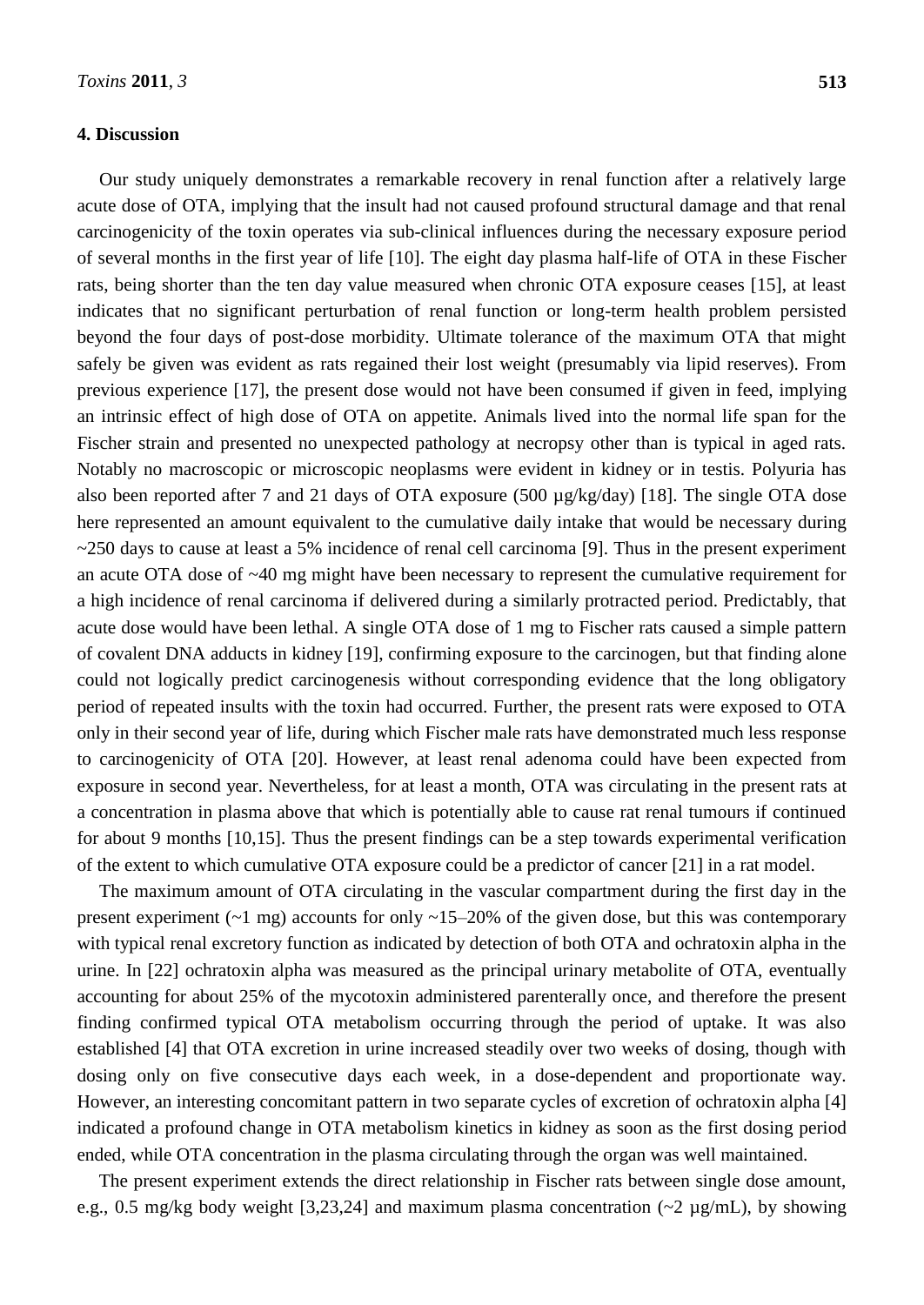here that a 25-fold increase in dose gave a mean plasma concentration of  $\sim$  50  $\mu$ g/mL. Also, the present single OTA dose was ~60-fold greater than that of the "lifetime" high-dose regimen in the classic NTP study [6], and allowed plasma OTA concentration to remain for  $\sim$ 35 weeks above that(1–2 µg/mL) associated with causing a very low incidence of renal cancer when given throughout life [9].

Notably in [24], quicker OTA uptake was shown in fasted adult males than fed males in the first two hours, and achieved double the plasma concentration (Figure 6). Presumably OTA had been mostly bound to plasma proteins in both situations. It is no surprise that this could not easily be explained when so little is known about the kinetic fate of OTA molecules after entering the blood compartment and being subject to competition of protein binding of the 15–20% minority, and distribution of the remaining majority throughout the body. Far from just being unexplained, the robust analytical findings [24] could be reflecting the profound qualitative and quantitative changes in plasma proteins through puberty in male rats, as evidenced at least by those that escape to become the major group of urinary proteins which are becoming of increasing biological interest [25].

**Figure 6.** Expansion of mean plasma OTA measurements during the two hours post-dose in fed and fasted male Fischer rats showing the contrasting rates of uptake (after Vettorazzi *et al.* 2010).



In the study with male Fischer rats in early puberty [4], conducted with exactly the same OTA material as here (cited purity 99.9%), metabolomic urinary changes were detected after two weeks of gavage treatment with OTA (1 mg/kg), but became more apparent at twice that dose. The highest daily dose (2 mg/kg), six-fold less than used presently, impaired growth slightly, but caused progressively greater polyuria. Aromatic amino acids were recognised only in the day after the first dose. However, trimethylamine *N*-oxide was already strikingly apparent 2 h after the first dose, declining in intensity thereafter but still evident after two weeks of treatment. Trimethylamine *N*-oxide concentration decline was in spite of continued dosing, which elevated plasma OTA concentration  $\sim$ 50-fold during the period. Subsequently, it was confirmed [5] that, during 13 weeks of exposure, the low OTA doses as tested [4] did not cause excretion of trimethylamine *N*-oxide. It was suggested that this was a specific toxicological feature of OTA. However, the present excretion of trimethylamine *N*-oxide just in the first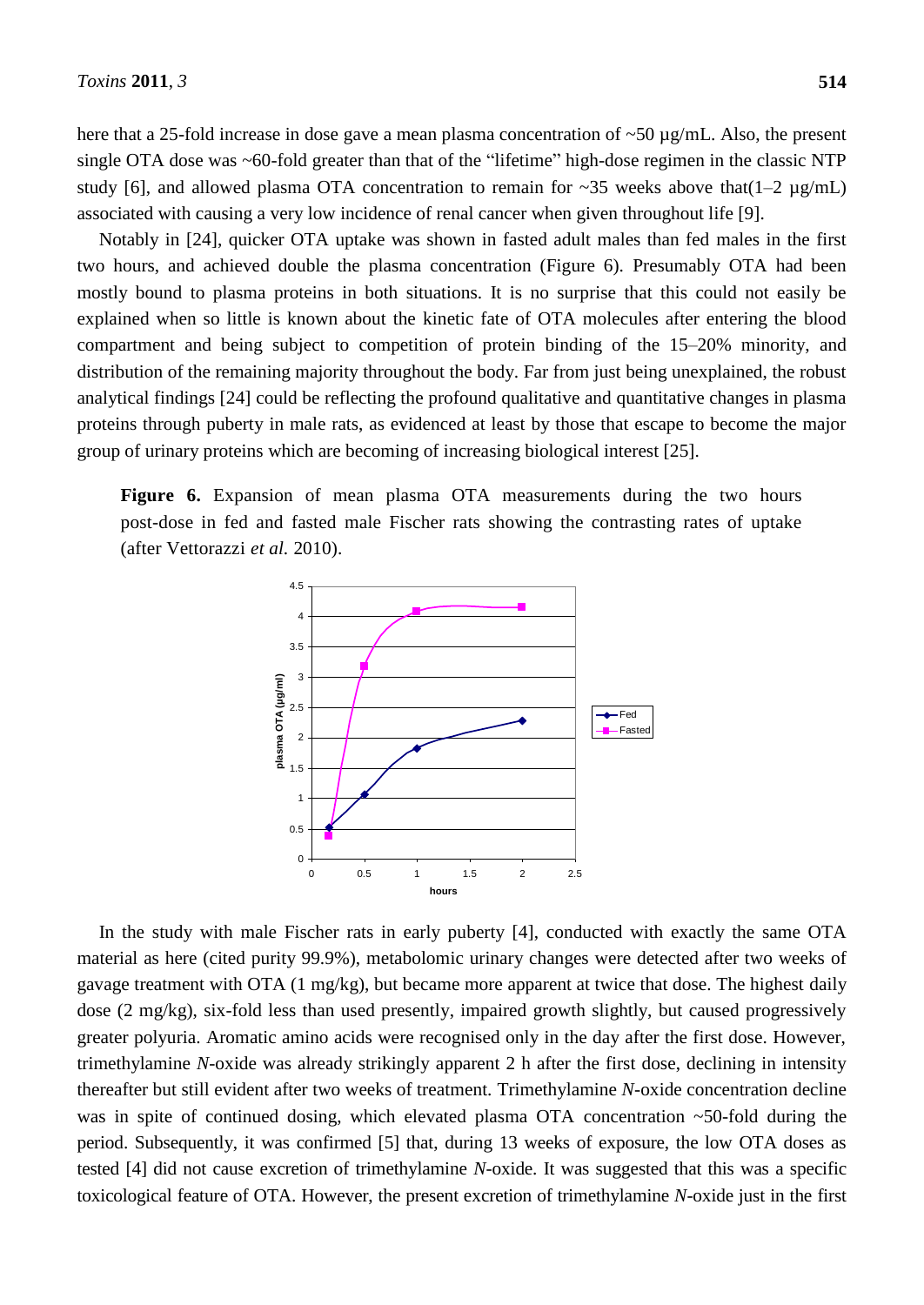day after dosing, in spite of very high plasma OTA concentration persisting thereafter, implies that this biomarker may occur in kidney as a shock response to OTA. Occurrence of trimethylaminuria was regarded [26] as a defect in detoxication, whereas it was originally proposed [27] that the metabolite was an indicator, at least also in Fischer rats, of site-specific renal papillary injury concomitant with polyuria, as can be caused by propylene imine. If OTA renal toxicology elicits a similar response at first exposure, it seems to happen 2–3 days before polyuria becomes manifest. It is not clear whether polyuria is due to direct interaction with the toxin in collecting ducts or through more distant adrenal or pituitary influence.

Metabolomic change in the first day following the OTA dose characterised by phenylacetylglycine excretion is reminiscent of response of germ-free rats to transfer to a conventional housing environment [28]. Although urinary tricarboxylic acid cycle intermediates have been shown to be affected by reduced food consumption [29], this is normally manifest as a reduction. The compounds which were elevated here have also been similarly elevated in animals that exhibit an idiopathic susceptibility to developing a renal toxic response following cisplatin administration [27]. As with OTA, cisplatin"s target for histopathological change is the *pars recta* region of nephrons.

Overall in the acute phase, the elevated urinary citrate and hippurate most probably reflected an induced mild anorexia resulting in lower availability of TCA intermediates (hence reduced urinary citrate) and a stressor to the intestinal gut microflora (the principal contributor to urinary hippurate). The increase in markers of tubular damage in the kidney, assessed from considerable background experience of  ${}^{1}H$  NMR spectroscopy-based metabolomic assessment of toxicity [30,31], indicated that by the 79–98 h post-dose stage an adverse event was manifest in the organ. However, weight gain in all animals resumed a day later (Figure 1) implying both improved appetite and recovery of efficient medullary regulation of urinary output volume.

The present findings challenge current understanding about distribution and transport mechanisms, and raise questions about pharmacokinetics of OTA. OTA given via a jugular vein followed kinetics of immediately–declining plasma values in mature female Sprague-Dawley rats [32], showing a 4-day half-life after injecting 100 µg in aqueous vehicle. This route avoided the complexities of intestinal uptake and focused just on the rate of elimination. OTA  $(\sim 125 \text{ µg})$  was given in corn oil by oral gavage to Fischer males [3]; the toxin had a longer plasma half life (9 days) in this rat strain. More recently [20], repetitive dosing in mature adult males took a month to reach maximum plasma concentration. Use of the "five-days-a-week oral gavage in an oil vehicle" protocol of the NTP study [6] during two weeks [4], followed a similar pattern in young males.

Fischer rats have also been used [23,24] to focus on intestinal absorption in fed and fasted rats after single oral gavage dose of  $\sim$ 100 µg OTA in aqueous vehicle. Decline in plasma OTA concentration was already evident within one day of dosing. Notably also, gender difference in pharmacokinetics was found, but only in 15-week fed rats in which males achieved the significantly lower  $CMAX<sub>obs</sub>$ value initially. The present protocol resembled the findings in [23] but with a greatly increased (25-fold) dose and a design which studied all animals thereafter for life. Decline in plasma OTA concentration was delayed for four days (Supplementary data, Figure 1) but thereafter, during the day 7 to day 28 period, the decline in log concentration of OTA in plasma followed a linear configuration when plotted against time (Figure 2), equating to a half-life value of eight days. It is assumed that there was considerable flux between the OTA initially distributed widely in tissues and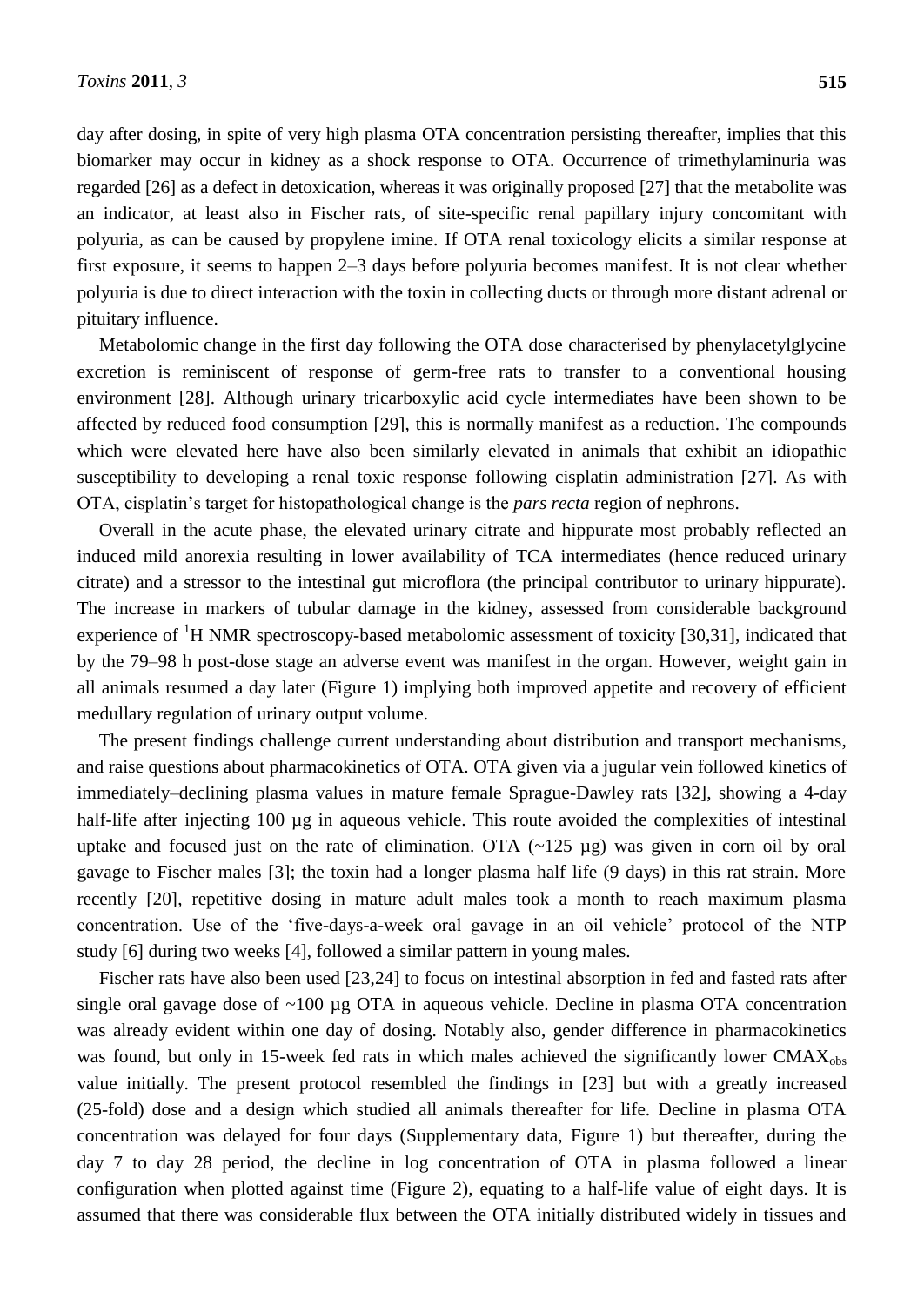that which entered the vascular compartment. The plasma concentration achieved during the first day demonstrated a proportional relationship with the oral dose over a wide dose range. Early establishment of excretion of OTA and its metabolite ochratoxin alpha allows conjecture about the mechanism of clearance from tissue into blood, the identity of plasma proteins with which the toxin binds competitively *in vivo*, the mechanism(s) and kinetics of competitive interactions, and the way(s) in which OTA that is mostly protein-bound in plasma is eliminated via nephrons. We perceive that what happens after an acute dose may not be the same as when plasma concentration stabilises after a month of continuous ingestion of OTA, otherwise plasma accumulation could hardly occur. Maintenance of a steady state concentration in plasma is very sensitive to cessation of OTA uptake [10,15], implying some metabolic adaptation during continuous exposure to OTA. The extent of rat plasma proteins to which OTA binds *in vivo* is unknown. Although binding to albumin has been modelled, no X-ray crystallographic data has apparently yet been presented; indeed, repeated attempts to obtain a crystal with a cloned human serum albumin at Imperial College London have unfortunately failed (with P. Zunszain and S. Curry). The extent of vascular involvement of OTA with male-rat urinary lipocalins, with short half-life in blood because they easily pass with glomerular filtrate, is unknown. From the literature, it is also difficult to have a clear picture of the dynamics of transport in kidney from blood to nephron epithelia and ultimately into urine. For example, a recent review [33] has excluded glomerular filtration of free OTA because of a classical reference to the strong binding of OTA to plasma protein. Consequently a complex scenario is proposed based on several *in vitro* studies on organic anion transporters, which offers explanation for accumulation of OTA in kidney. However, there was no recognition that protein binding of the phenylalanine derivative OTA is not irreversible and that the easiest exit of free toxin, maintained in blood at  $\sim$ 2% of plasma OTA by the principles of dissociation, is via glomerular fenestrations, as applies also to its analogue phenylalanine.

Further, the popular belief that OTA accumulates in rat kidney is mostly an illusion, since researchers persist in ignoring the OTA in the large vascular compartment which accounts for at least most of kidney OTA. Thus, in [3], although kidney was flushed with saline by hypodermic syringe inserted into the renal artery immediately after excision, it can be calculated that the OTA measured in blood plasma could have accounted for all OTA in kidney if only a residual 10% plasma component remained. Predictably, such flushing could not remove blood from peri-tubular vasculature without the benefit of blood pressure to keep vessels open [34]. Similar calculation can be made concerning other studies [4,35], based on the elegant computerised tomography [34]. The same could apply to OTA-DNA adducts in vascularised tissues, if the adducts also occur in blood.

During two weeks of gavage administration of OTA in corn oil to young Fischer male rats [4], mimicking the five days a week dosage regimen used in the NTP study [6], dose-related accumulation of OTA in plasma was recorded, and dose-related similar concentration in flash-frozen kidney and liver at the end of the experiment. Unfortunately, involvement of OTA in the proportionately large vascular compartment of both organs, which would have accounted for most or all of the organs" OTA, was not recognised. For example, at 2 mg OTA/kg body weight, a plasma concentration of 40 µg/mL was achieved. OTA was measured in kidney as 3.2  $\mu$ g/g, but plasma in the vascular compartment would have potentially contributed  $\sim$ 6 µg OTA/g tissue. Similarly when dosed at 1 mg OTA/kg, the ensuing plasma OTA content of 17 µg/mL would have contributed more than the OTA measured in tissues. Another study [17], also measuring OTA in plasma, kidney and liver, quotes plasma values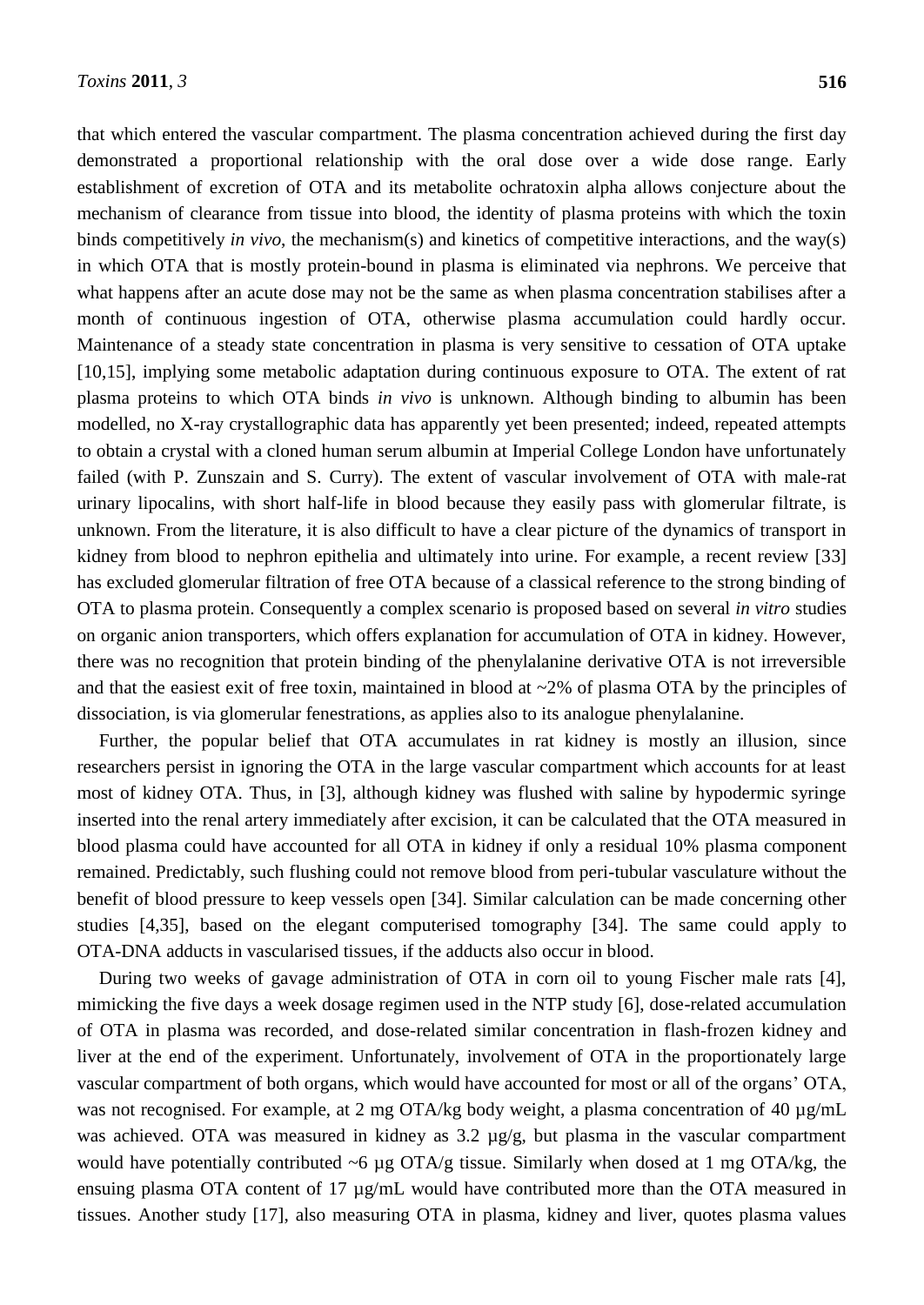after 7 and 21 days of daily dosing which account for all OTA in kidney and liver of Fischer male rats, assuming organ plasma composition only in the ranges 7.5–8% and 8.5–10%, respectively.

Such considerations might only be of academic significance if OTA and its toxicity did not command extensive scrutiny and legislation for food safety [1,2]. Yet, while no case of human ochratoxicosis has been established, there remains poor understanding of uptake and excretory mechanisms in the rat, which has been the principal experimental toxicological model for human kidney disease. The latter is typically focused towards the mainly idiopathic incidence of renal cell carcinoma as a global malignancy, and the regionally-specific Balkan endemic nephropathy with its characteristic bilateral renal atrophy and the urinary tract tumours that sometimes also occur. Even lifetime exposure to OTA does not cause renal atrophy or urinary tract tumours in rats. Fairly high intake of OTA over many months can cause carcinomas in renal parenchyma, but molecular work in progress points more towards analogy with the spontaneous renal tumours of the Eker rat than to humans. Thus for defining fundamentals in human disease aetiology and in making correct attribution of xenobiotic toxins in food safety it is regrettable that so little is known about OTA *in vivo*.

Further experimental definition of the OTA exposure criteria (e.g., dose *vs*. frequency *vs.* duration) necessary for causing the renal genetic damage necessary for carcinogenesis would greatly assist in moving toward a more enlightened and objective attitude to OTA as a mycotoxin of potential concern for human health. Greater understanding of male rat pharmacokinetics through the carcinogenetic period would assist in making a valid model for human risk.

## **Acknowledgements**

Part support from the EU Programme 5th Framework, Contract No. QLK1-CT-2001-011614, is acknowledged.

## **Conflict of Interest**

The authors declare no conflict of interest.

## **References**

- 1. JECFA. *Ochratoxin A.* World Health Organisation: Geneva, Switzerland, 2001; Volume 47, pp. 1–132. Available online: http://www.inche-m.org/documents/jecfa/jecmono/v47je04.htm (accessed on 24 May 2011).
- 2. EFSA. Opinion of the scientific panel on contaminants in the food chain on a request from the Commission related to ochratoxin A in food. *EFSA J.* **2006**, *365*, 1–56.
- 3. Zepnik, H.; Volkel, W.; Dekant, W. Toxicokinetics of the mycotoxin ochratoxin A in F 344 rats after oral administration. *Toxicol. Appl. Pharmacol*. **2003**, *192*, 36–44.
- 4. Mally, A.; Volkel, W.; Amberg, A.; Kurz, M.; Wanek, P.; Eder, E.; Hard, G.; Dekant, W. Functional, biochemical, and pathological effects of repeated oral administration of ochratoxin A to rats. *Chem. Res. Toxicol*. **2005**, *18*, 1242–1252.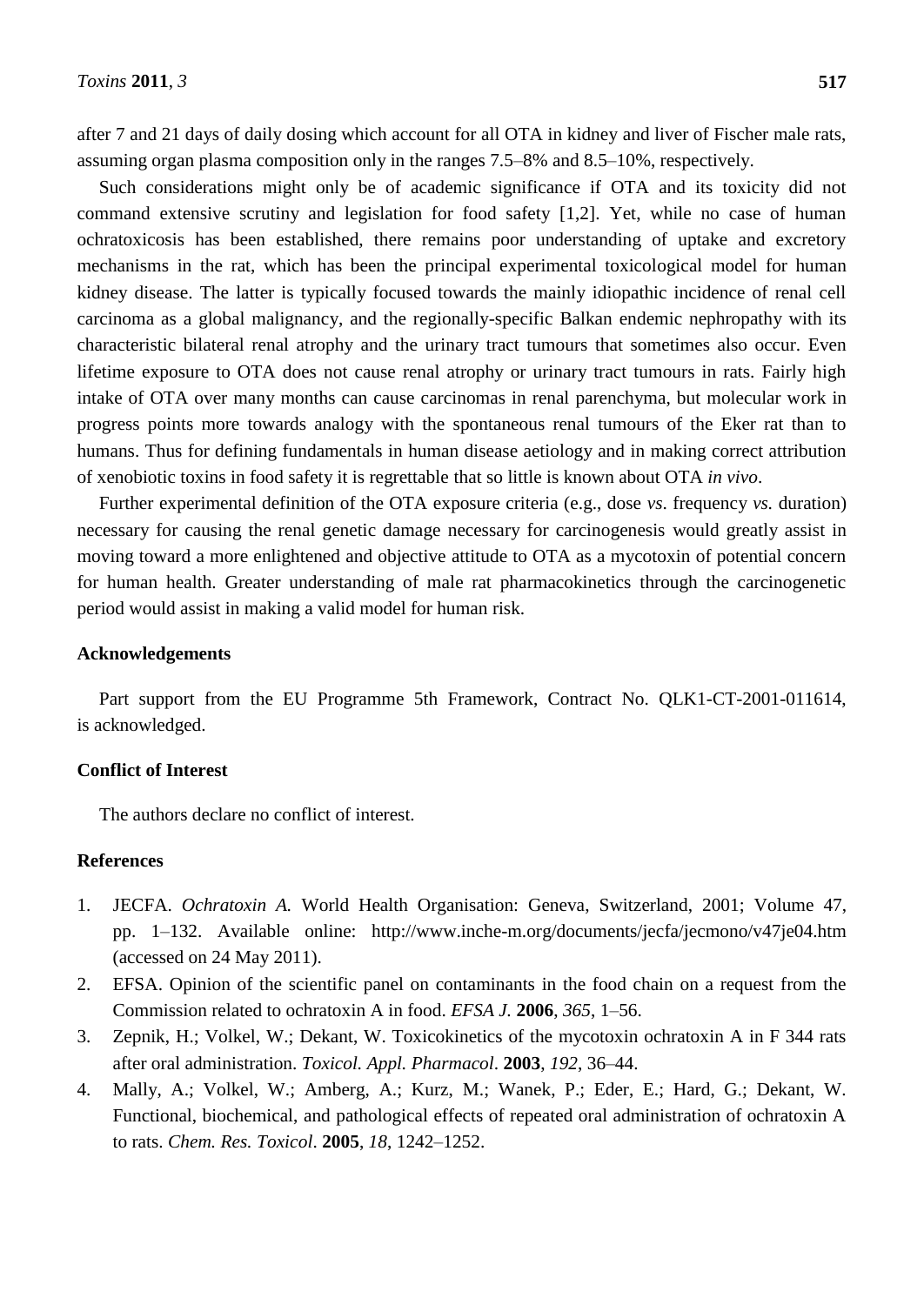- 5. Sieber, M.; Wagner, S.; Rached, E.; Amberg, A.; Mally, A.; Dekant, W. Metabonomic study of ochratoxin A toxicity in rats after repeated administration: Phenotypic anchoring enhances the ability for biomarker discovery. *Chem. Res. Toxicol*. **2009**, *22*, 1221–1231.
- 6. Boorman, G.A. *Toxicology and Carcinogenesis Studies of Ochratoxin A. (CAS No. 303-47-9) in F344/N Rats, National Toxicology Program Technical Report*, NIH Publication No. 89-2813; US Department of Health and Human Services, National Institutes of Health: Research Triangle Park, NC, USA, 1989.
- 7. Waddell, W.J.; Fukushima, S.; Williams, G.M. Concordance of thresholds for carcinogenicity of *N*-nitrosodiethylamine. *Arch. Toxicol*. **2006**, *80*, 305–309.
- 8. Mantle, P.; Kulinskaya, E.; Nestler, S. Renal tumourigenesis in male rats in response to chronic dietary ochratoxin A. *Food Addit. Contam*. **2005**, *22* (Suppl. 1), 58–64.
- 9. Mantle, P.; Kulinskaya, E. Lifetime, low-dose ochratoxin A, dietary study on renal carcinogenesis in male Fischer rats*. Food Addit. Contam*. **2010**, *27*, 1566–1573.
- 10. Mantle, P.G. Minimum tolerable exposure period and maximum threshold dietary intake of ochratoxin A for causing renal cancer in male Dark Agouti rats. *Food Chem. Toxicol*. **2009**, *47*, 2419–2424.
- 11. Harris, J.P.; Mantle, P.G. Biosynthesis of ochratoxins by Aspergillus ochraceus. *Phytochemistry* **2001**, *58*, 709–716.
- 12. Purchase, I.F.C.; Theron, J.J. The acute toxicity of ochratoxin A to rats. *Food Cosmet. Toxicol*. **1968**, *6*, 479–480.
- 13. Burtis, C.A.; Ashwood, E.R.; Bruns, D.E. *Tietz Fundamentals of Clinical Chemistry*; WB Saunders Company: Philadelphia, PA, USA, 2005.
- 14. Stoev, S.D.; Paskalev, M.; Macdonald, S.; Mantle, P.G. Experimental one year ochratoxin A toxicosis in pigs. *Exp. Toxicol. Pathol*. **2002**, *53*, 481–487.
- 15. Mantle, P.G. Interpretation of the pharmacokinetics of ochratoxin A in blood plasma of rats, during and after acute or chronic ingestion. *Food Chem. Toxicol*. **2008**, *46*, 1808–1816.
- 16. Wishart, D.S.; Knox, C.; Guo, A.C.; Ensner, R.; Young, N.; Gautam, B.; Hau, D.D.; Psychogios, N.; Dong, E.; Bouatra, S. *et al*. HMDB: A knowledgebase for the human metabolome. *Nucleic Acids Res.* **2009**, *37*, D603–D610.
- 17. Mantle, P.G.; McHugh, K.M.; Adatia, R.; Gray, T.; Turner, D.R. Persistent karyomegaly caused by *Penicillium* nephrotoxins in the rat. *Proc. R. Soc. Lond. Ser. B* **1991**, *246*, 251–259.
- 18. Arbillaga, L.; Vettorazzi, A.; Gil, A.G.; van Delft, J.H.M.; Garcia-Jalon, J.A.; Lopez de Cerain, A. Gene expression changes induced by ochratoxin A in renal and hepatic tissues of male F344 rat after repeated oral administration. *Toxicol. Appl. Pharmacol*. **2008**, *230*, 197–207.
- 19. Mantle, P.G.; Faucet-Marquis, V.; Manderville, R.A.; Squillaci, B.; Pfohl-Leszkowicz, A. Structures of covalent adducts between DNA and ochratoxin A: A new factor in debate about genotoxicity and human risk assessment. *Chem. Res. Toxicol*. **2010**, *23*, 89–98.
- 20. Mantle, P.G.; Nolan, C.C. Pathological outcomes in kidney and brain in male Fischer rats given dietary ochratoxin A, commencing at one year of age. *Toxins* **2010**, *2*, 1100–1110.
- 21. Waddell, W.J.; Fukushima, S.; Williams, G.M. Concordance of thresholds for carcinogenicity of *N*-nitrosodiethylamine. *Arch. Toxicol*. **2006**, *80*, 305–309.